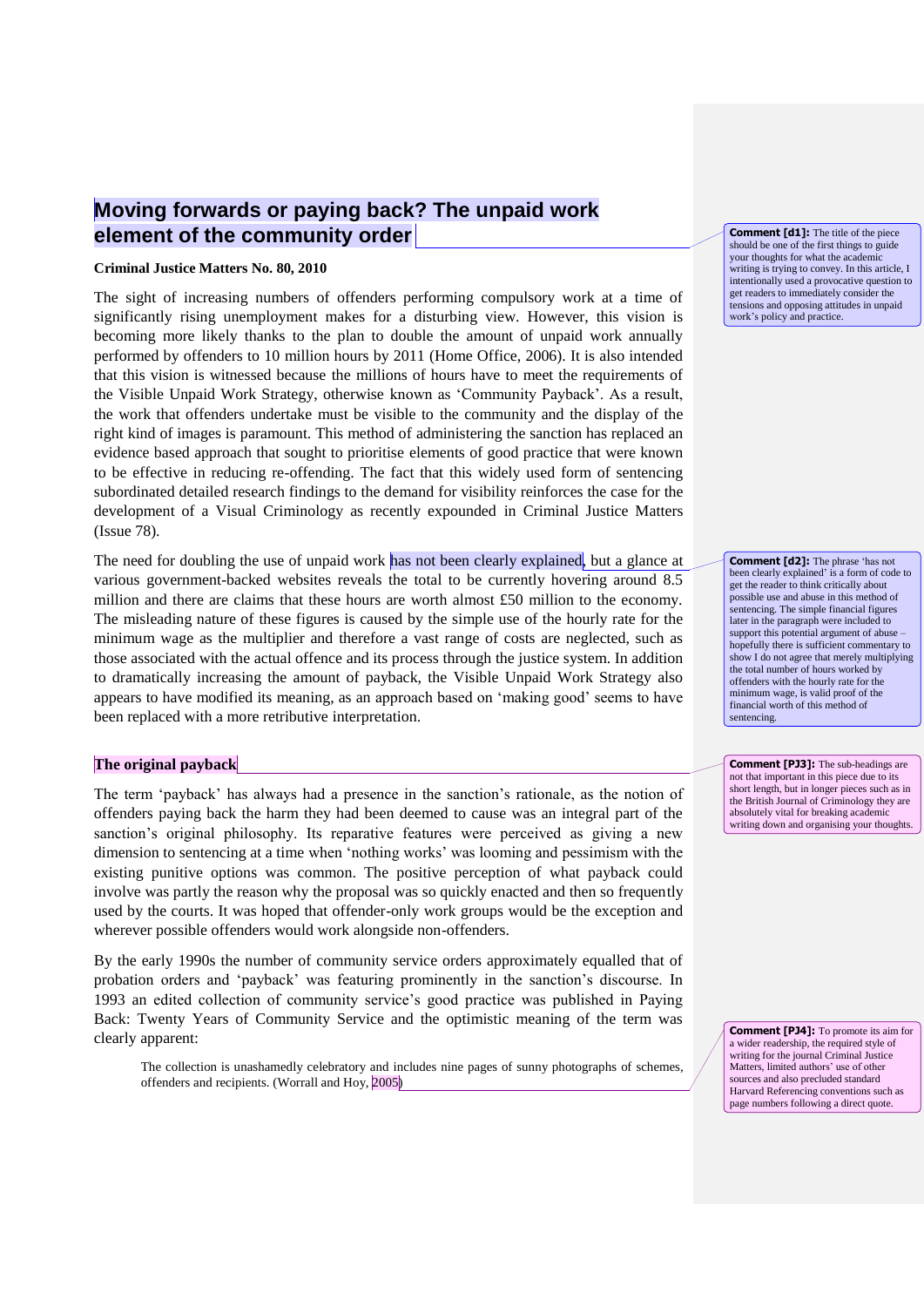The type of work performed may not have accorded with the original desire to avoid offender-only work groups but was construed positively, and it took place in a variety of community spaces such as nature reserves and adventure playgrounds. The work may also have involved close relationships with beneficiaries and therefore tasks were performed such as decorating or gardening for those in need; driving for, or attending to, people in need of care; general assistance in geriatric and psychiatric hospitals; supervising adventure playground activities; and running football teams (Whitfield, 1993). These tasks provided opportunities for offenders to attain new skills, to develop empathy with vulnerable members of society, or for acquiring a sense of responsibility; issues that were being simultaneously established as being beneficial in terms of recidivism (McIvor, 1992).

The extent of the good practice that was being revealed by research resulted in the establishment of pathfinder projects in ten probation areas that led to a method of delivering the sanction known as Enhanced Community Punishment (ECP) being introduced in 2003. It was typical of the confusion (or flexibility according to some) in the sanction's rationale that only three years earlier the name of the orders had been changed from community service to community punishment. Nonetheless, ECP represented official policy and the benefits for the offenders were prioritised. Consequently, the projects were supposed to focus on issues such as offenders' skills development, their relationships with the beneficiaries of their work, and the potential impact of the staff supervising the work. It was hoped that ECP would see an end to the routine nature of the work then customarily required, a type of work succinctly described in 1999 by the Howard League's 'Do Women Paint Fences Too?' study of female offenders on community service. It is questionable whether ECP achieved its aims, as it was found that the 'painting fences' model still persisted (Johnson, 2009).

Whilst these findings may represent unfulfilled potential it has to be recognised that the measurement of skills development and its subsequent effects is extremely difficult to ascertain. This issue is even harder to assess if 'skills' are given a broad interpretation; a point illustrated in McIvor's study where one offender commented: 'It's not a new skill learning how to wash dishes!' (1992).

#### **Visible payback**

Like community punishment orders, ECP's reign as the leading policy was short-lived and it was replaced by a strategy that had very different priorities. The introduction of Community Payback required that all the delivery of compulsory unpaid work took into account the need to promote visibility. It was originally stated that the display of signs and plaques at the projects' site to note the offenders' contribution would be sufficient, but this has since been extended to include the wearing of high visibility jackets and to ensure that the work is performed at times when the most number of people will be able to see it taking place.

Community Payback also aims to engage the community by giving them the right to vote for what work offenders should perform. The totalitarian nature of this election should ensure that the public will not make the wrong choice as their choice is restricted to 'local clean up campaigns and other improvements to a local area' (Home Office 2005). The nation 'got their say' in the government's 'Justice Seen, Justice Done' campaign of 2009 where 270 potential projects were short listed from 54 local probation areas and were subsequently advertised on **Comment [PJ5]:** This range of detail for what offenders used to do on the sanction. under the old interpretation of 'payback', was provided to illustrate clear differences with the 'one-size-fits-all' approach of Community Payback.

**Comment [PJ6]:** If this was a longer piece, I would have gone into far more detail about the supposed benefits of the ECP approach.

**Comment [PJ7]:** 'Totalitarian' refers to government through dictatorship – so whilst on paper the public may have 'had a say' it was limited considerably by the single choice of the Community Payback approach.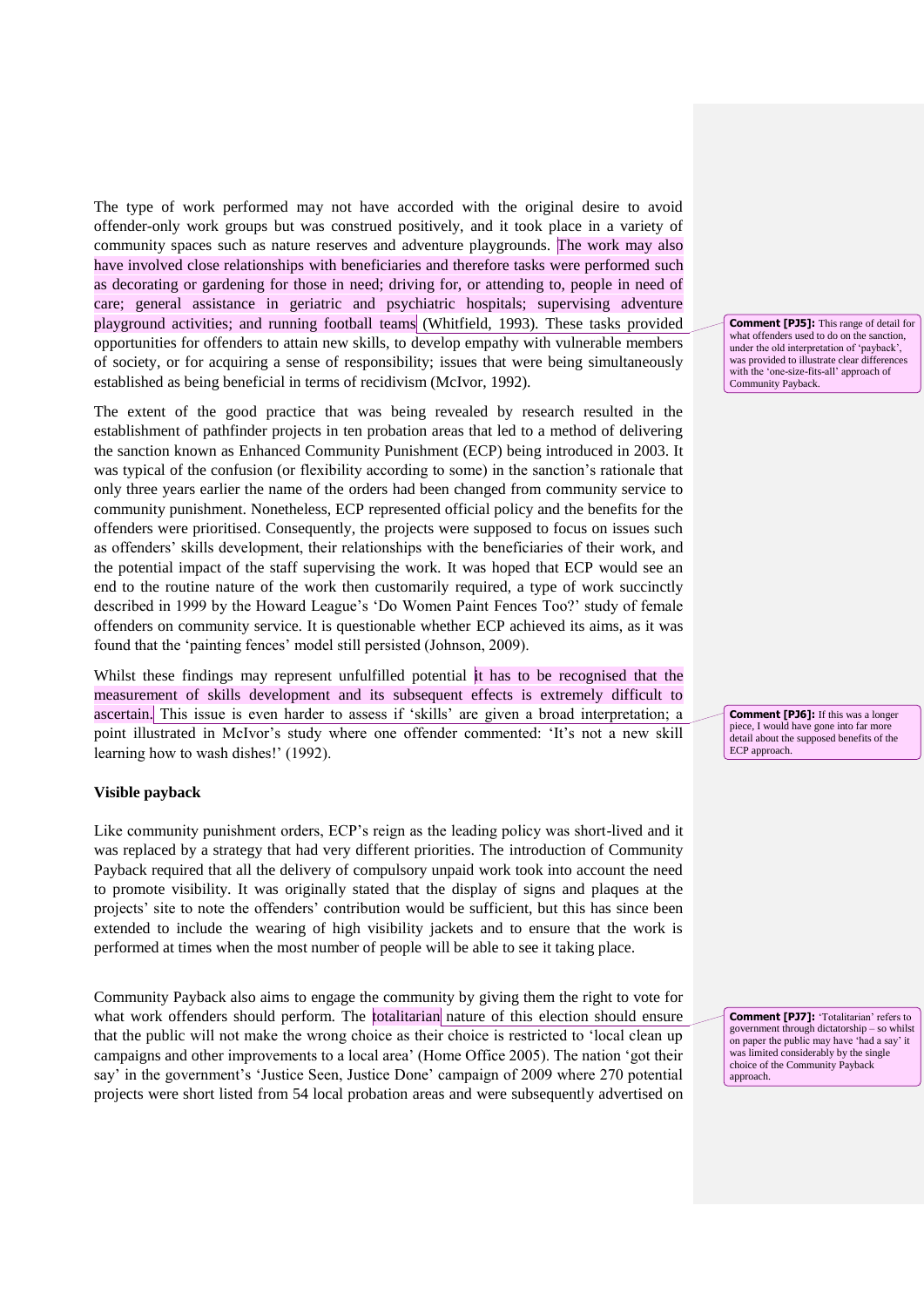the government web site Directgov. The projects revealed a markedly different approach to 'payback' as 238 of them stipulated that one or more of the following would be required: the clearance of dense overgrowth of trees and shrubs, a 'deep clean' of the project area, the removal of fly tipping, and the clearance of litter or graffiti. It was reported that 18,000 votes were cast and out of the 54 'winners' only seven did not require this type of work.

The importance of visual images to Community Payback is further confirmed by 160 of the Directgov projects being accompanied by photographs. This type of initiative therefore complemented Community Payback's presence on other popular and visual web sites such as YouTube and flickr. Whilst the use of the internet may make unpaid work appear to be a forward looking sanction, there is evidence to suggest that its effects on increasing community engagement are very small (Johnson, 2009); furthermore the reliability of the Directgov data is questioned by the fact that individuals could vote more than once and for any project in any local probation area.

## **Grot spots and intensive payback**

In the last couple of years the term 'grot spot' has been used by probation areas to explain some of the types of work that offenders will be expected to do. The public are therefore informed that the work is so unpleasant that no right thinking person would contemplate performing it. The 'painting fences' standard does therefore seem to be changing as the type of renovating and gardening it implied has been replaced by a more physical type of experience with an emphasis on removing dense overgrowth and performing deep cleans. It is possible for large groups of offenders to perform this work as they are supposed to be placed in groups of ideally no more than ten offenders per supervisor, as opposed to the previous maximum of six.

The ratio of offenders to supervisors is not the only thing to be increased, as the 2009 Green Paper 'Engaging Communities in Criminal Justice' sought to treble the number of weekly hours performed by some offenders. It is proposed to extend the recently piloted Intensive Community Payback scheme and apply it to unemployed offenders only. The offender would then be required to perform 18 hours of unpaid work each week. The reasons for distinguishing the unemployed were not explained apart from an unsubstantiated claim that it will assist an offender to comply with their order. This proposal may speed up the completion of orders but it does little to clarify the absurd position of work being increasingly denied to people yet more frequently given to them as punishment. However, this is not a unique position as during the recessions of the late 1970s and early 1990s the numbers of orders annually imposed actually increased. Therefore it would seem that the current '10 million target' is unlikely to be threatened by such a paradox and if the target is attained then the visual spectacle of Community Payback with its emphasis on visible and physical humiliation is likely to be responsible.

#### **References**

Home Office (2005), Together We Can. London: Civil Renewal Unit, Communities Group, London: Home Office.

**Comment [PJ8]:** Hopefully the inverted commas around 'winners' demonstrate my beliefs of the hollow nature of this victory.

**Comment [PJ9]:** There was insufficient space to analyse whether those people engaging with 'Justice Seen, Justice Done' were already involved in working in the criminal justice system. I knew people could vote more than once, as during this campaign, I cast four votes in two probation areas – unsurprisingly none of my choices 'won'.

**Comment [PJ10]:** This part again criticises policy for not providing adequate explanations. In a longer piece, I would have considered the marginalisation of unemployed offenders as well as the lack of logic in work being a method of punishment in times of widespread unemployment.

**Comment [PJ11]:** This last sentence invites the reader to recall Foucault and the spectacle of punishment vividly captured in the opening chapter of "Discipline and Punish".